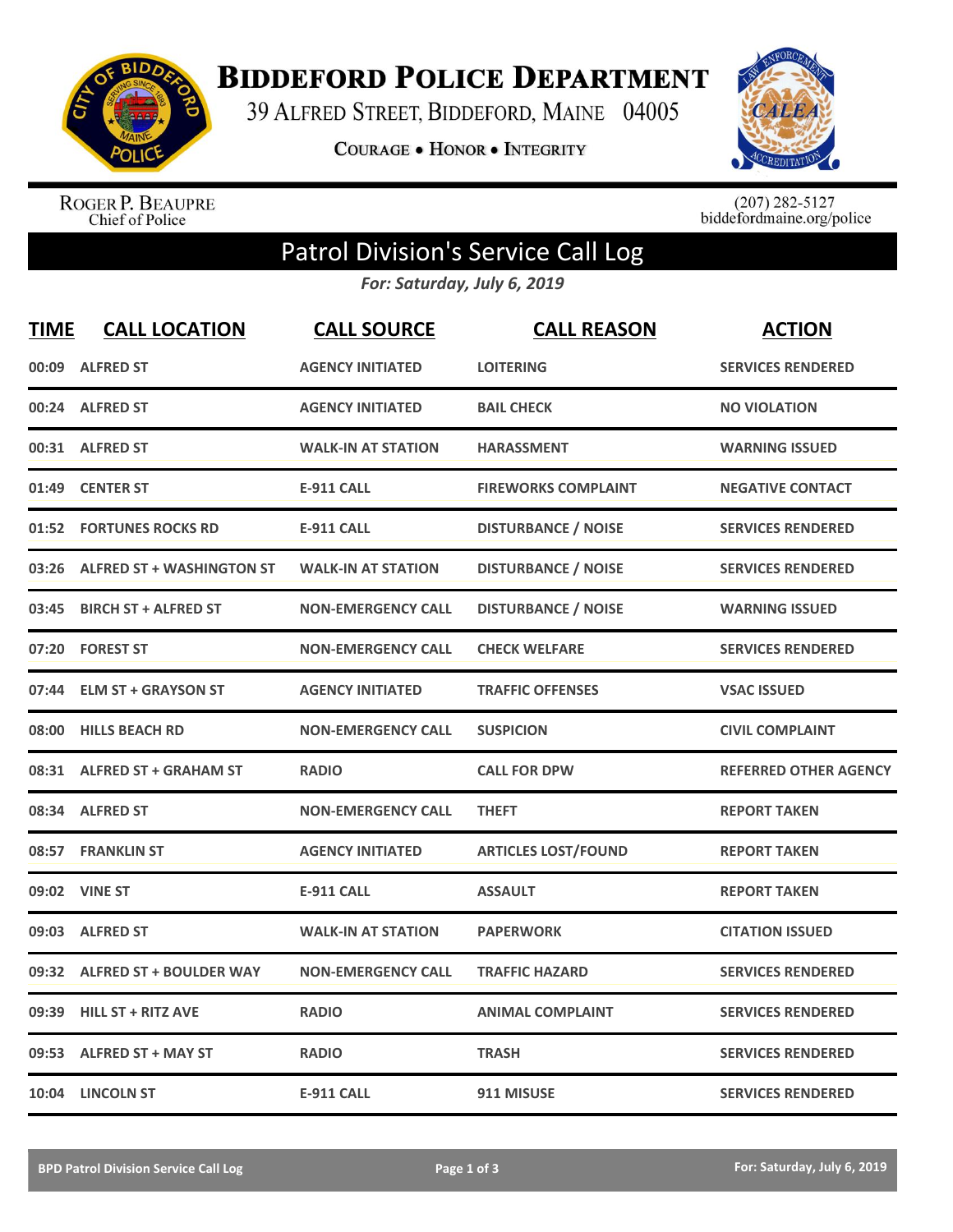| <b>TIME</b> | <b>CALL LOCATION</b>                                                  | <b>CALL SOURCE</b>        | <b>CALL REASON</b>                                                                                                  | <b>ACTION</b>                |
|-------------|-----------------------------------------------------------------------|---------------------------|---------------------------------------------------------------------------------------------------------------------|------------------------------|
|             | 10:19 CLIFFORD ST                                                     | <b>AGENCY INITIATED</b>   | <b>ANIMAL COMPLAINT</b>                                                                                             | <b>SERVICES RENDERED</b>     |
|             | 10:30 ALFRED ST                                                       | <b>NON-EMERGENCY CALL</b> | <b>TRESPASSING</b>                                                                                                  | <b>GONE ON ARRIVAL</b>       |
|             | 10:43 ALFRED ST                                                       | <b>WALK-IN AT STATION</b> | <b>ANIMAL COMPLAINT</b>                                                                                             | <b>NO ACTION REQUIRED</b>    |
|             | 10:51 BERRY LN                                                        | <b>E-911 CALL</b>         | 911 MISUSE                                                                                                          | <b>WARNING ISSUED</b>        |
|             | <b>10:54 MAIN ST</b>                                                  | <b>NON-EMERGENCY CALL</b> | <b>ARTICLES LOST/FOUND</b>                                                                                          | <b>REPORT TAKEN</b>          |
|             | 11:05 FORTUNES ROCKS RD                                               | <b>NON-EMERGENCY CALL</b> | <b>CIVIL COMPLAINT</b>                                                                                              | <b>SERVICES RENDERED</b>     |
|             | 11:12 SOUTH ST                                                        | <b>WALK-IN AT STATION</b> | <b>SUSPICION</b>                                                                                                    | <b>SERVICES RENDERED</b>     |
|             | 11:30 MARINER WAY                                                     | <b>NON-EMERGENCY CALL</b> | <b>ARTICLES LOST/FOUND</b>                                                                                          | <b>SERVICES RENDERED</b>     |
| 11:53       | <b>DIGITAL DR</b>                                                     | <b>AGENCY INITIATED</b>   | <b>SUSPICION</b>                                                                                                    | <b>SERVICES RENDERED</b>     |
|             | 11:58 POOL ST + ALFRED ST                                             | <b>NON-EMERGENCY CALL</b> | <b>CHECK WELFARE</b>                                                                                                | <b>NEGATIVE CONTACT</b>      |
|             | 11:58 FRANKLIN ST                                                     | <b>E-911 CALL</b>         | 911 MISUSE                                                                                                          | <b>WARNING ISSUED</b>        |
|             | 12:18 ALFRED ST                                                       | <b>AGENCY INITIATED</b>   | <b>PAPERWORK</b>                                                                                                    | <b>NEGATIVE CONTACT</b>      |
|             | 12:27 ANDREWS RD                                                      | E-911 CALL                | 911 MISUSE                                                                                                          | <b>REFERRED OTHER AGENCY</b> |
|             | 12:35 HILL ST                                                         | <b>NON-EMERGENCY CALL</b> | <b>BURGLARY</b>                                                                                                     | <b>REPORT TAKEN</b>          |
|             | 12:37 WEST ST                                                         | <b>NON-EMERGENCY CALL</b> | <b>ANIMAL COMPLAINT</b>                                                                                             | <b>SERVICES RENDERED</b>     |
|             | 12:41 DENTAL AVE                                                      | <b>AGENCY INITIATED</b>   | <b>PARKING COMPLAINT</b>                                                                                            | <b>PARKING TICKET ISSUED</b> |
|             | 12:59 GRANITE ST                                                      | <b>E-911 CALL</b>         | 911 MISUSE                                                                                                          | <b>WARNING ISSUED</b>        |
|             | 13:20 ELM ST                                                          | <b>E-911 CALL</b>         | <b>DEATH ATTENDED &amp; UNATTENDED REPORT TAKEN</b>                                                                 |                              |
|             | 13:29 BARRA RD                                                        | <b>E-911 CALL</b>         | 911 MISUSE                                                                                                          | <b>UNFOUNDED</b>             |
|             | 13:56 ROCKY WAY                                                       | E-911 CALL                | 911 MISUSE                                                                                                          | <b>REFERRED OTHER AGENCY</b> |
|             | 14:28 ALFRED ST                                                       | <b>WALK-IN AT STATION</b> | <b>ARTICLES LOST/FOUND</b>                                                                                          | <b>REPORT TAKEN</b>          |
|             | <b>14:38 MAIN ST</b><br><b>CHARGE: PUBLIC URINATION OR DEFECATION</b> | <b>NON-EMERGENCY CALL</b> | PUBLIC URINATION OR DEFECATIO CITATION ISSUED<br>OFFENDER: STANLEY GILBERT DENNISON  AGE: 51  RESIDENT OF: SACO, ME |                              |
|             | 15:09 CUTTS ST                                                        | <b>E-911 CALL</b>         | <b>DOMESTIC COMPLAINTS</b>                                                                                          | <b>REPORT TAKEN</b>          |
|             | 15:22 JEFFERSON ST                                                    | <b>NON-EMERGENCY CALL</b> | <b>CHECK WELFARE</b>                                                                                                | <b>SERVICES RENDERED</b>     |
|             | 15:26 ELM ST                                                          | <b>AGENCY INITIATED</b>   | <b>CHECK WELFARE</b>                                                                                                | <b>SERVICES RENDERED</b>     |